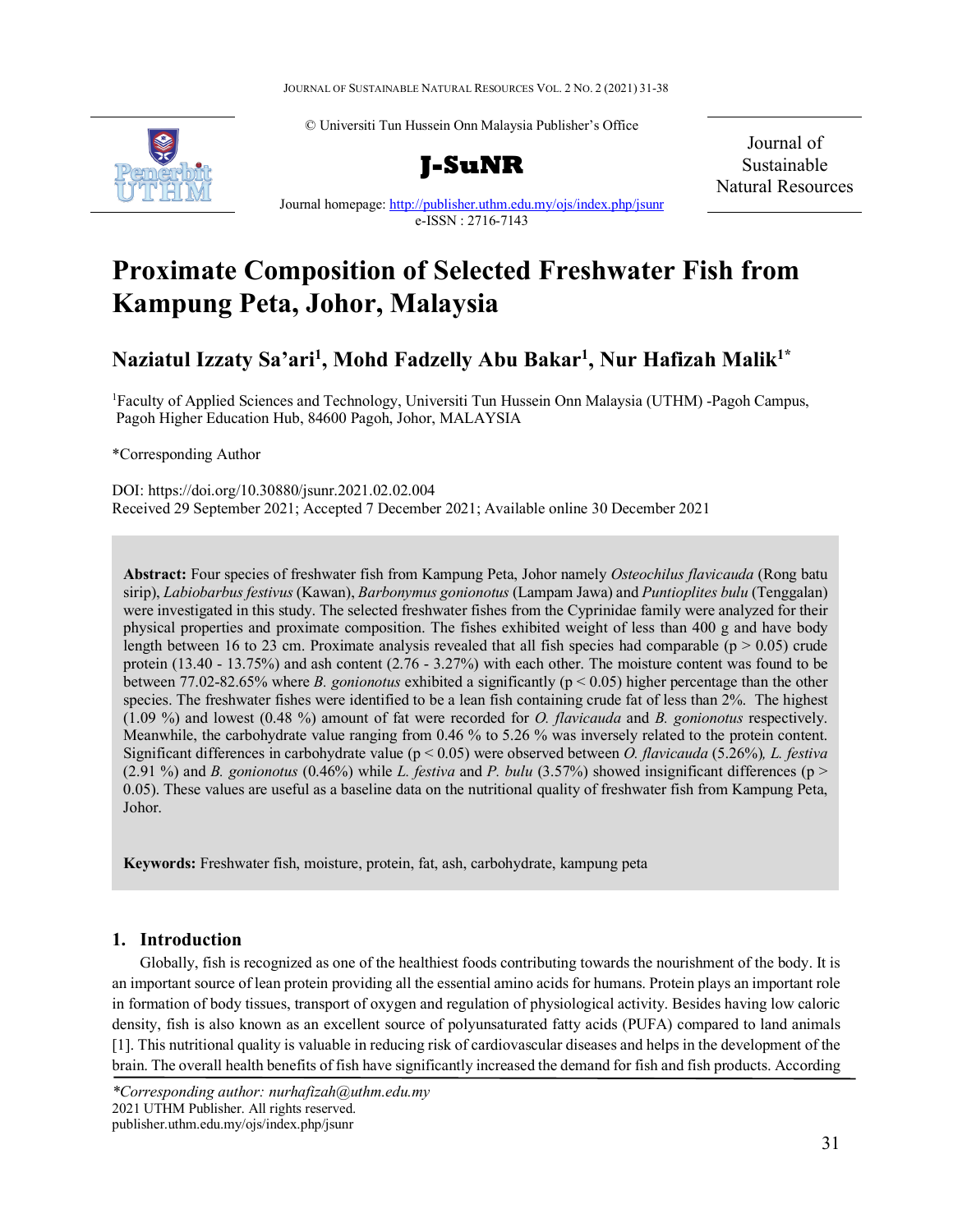to the Food and Agricultural Organization (FAO) report on The State of World Fisheries and Aquaculture 2020, [2] the global fish consumption from 2000 until 2018 rose by 4.5 kg based on per-capita consumption with Asia accounting for a major proportion at an annual rate of 2%.

While the majority of commercial fish and fish products come from marine sources, about 51% of all known fish species are found in the freshwater [3]. Freshwater habitats include lakes, reservoirs, ponds, rivers, streams, brooks, springs, and groundwater exhibiting salinity environments of less than 1000 mg/l. In addition to playing an important role in the stability of stream ecosystems [4], freshwater fish are also the primary source of animal protein to the indigenous people in tropical Africa, Asia and Latin America. Moreover, farming of freshwater fish or aquaculture has been described to increase food security and dietary nutrition especially in developing countries [5-6].

Catfish (*Clarias* sp.), Tilapia (*Oreochromis niloticus*), Patin (*Pangasius* sp.), and various carp species (*Puntius gonionotus*, *Cyprinus carpio* and *Ctenopharyngodon idella*) are among the most well-known freshwater fishes in Malaysia. Despite all of these fish species, *Cyprinidae* is the largest family of freshwater fish having over 200 genera and 2000 species. Cyprinid fishes constitute around 27.8% of fish species composition in Malaysia [7]. Several studies have shown that freshwater fish is a good source of high quality protein [8-9], beneficial PUFA [10-13] and essential micronutrients [8] which are sometimes comparable with marine fish.

Although nutritional composition of freshwater fish has received significant attention among researchers, the available data may still be lacking. The different geographical areas, ecosystems and climate between freshwater bodies can influence nutritional quality [11]. Moreover, the diversity of fish species and sub-species also contribute to the variation of nutrient content among freshwater fishes. Therefore, this study aimed to evaluate the proximate composition of selected freshwater fish species from Kampung Peta, Johor, Malaysia. This area is known to be a settlement for the indigenous people of the Jakun tribe located near the Endau-Rompin National Park. Because this area is endowed with pristine rivers and ranging waterfalls, the local population has a long tradition of utilizing the freshwater fishes as food source. Considering the dependency on the aquatic animal for their daily diet, it is necessary to evaluate the nutrient content of the freshwater fishes from this area. Four freshwater fish species specifically *Osteochilus flavicauda* (*Rong batu sirip*), *Labiobarbus festiva* (*Kawan*), *Barbonymus gonionotus* (*Lampam Jawa*) and *Puntioplites bulu* (*Tenggalan*) were collected, identified and analyzed for their physical characteristics as well as proximate composition.

#### **2. Material and Methods**

#### **2.1 Sample Collection**

Four freshwater fish samples namely *Osteochilus flavicauda* (*Gerong*), *Labiobarbus festiva* (*Kawan*), *Barbodes gonionotus* (*Lampam Jawa*) and *Puntioplites bulu* (*Tenggalan*) were collected from Kampung. Peta, Johor, Malaysia. The fish samples were kept at  $0^{\circ}$ C in ice boxes before their weight and length were recorded. Scientific and common names of each species were also identified upon collection.

#### **2.2 Sample Preparation**

Prior to the proximate composition analysis, the fish samples were thawed and their skin was removed. The flesh of each fish was cut from the upper part below the dorsal fin down to the abdomen. Then, the fish samples were washed and cleaned to remove the remaining blood and impurities before being pat-dried with tissue paper [14]. Finally, 10 - 20 g of each fish sample was weighed and blended into a paste-like texture.

#### **2.3 Determination of Proximate Composition**

The chemical composition of fish samples was analyzed following the standardized Association of Official Analytical Chemists (AOAC), 2012 analysis.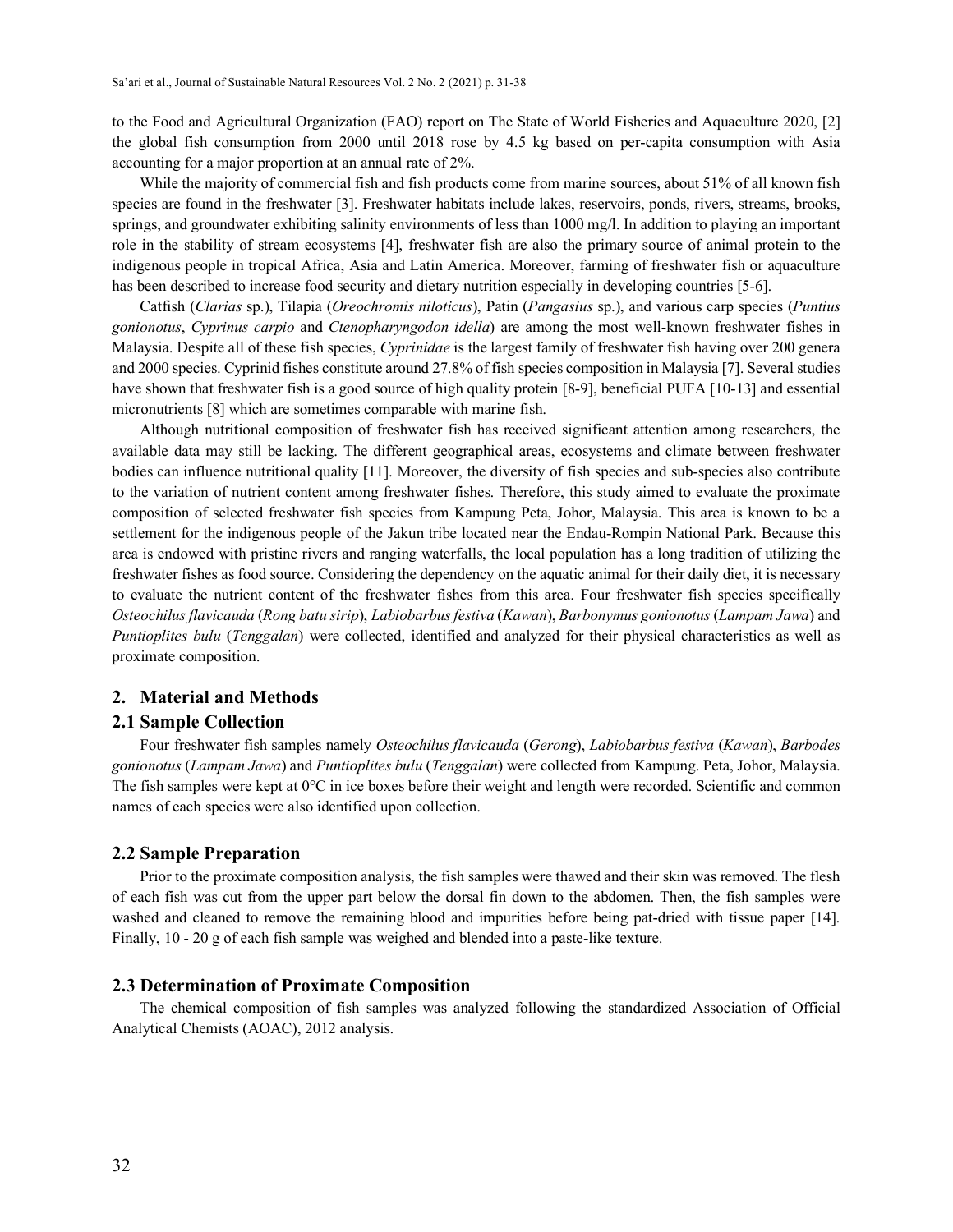#### **2.3.1 Moisture**

Oven drying method was used to determine the moisture content of the freshwater fish samples. 5g of each fish sample was placed into a pre-weighed aluminium dish prior to dehydration in an oven (Memmert, Germany) at  $105 \pm$ 2ºC for 3 hours. Then, the dried samples were cooled in a desiccator for 15 minutes and weighed. The following formula was used to determine the moisture content of each sample on wet basis [15]:

*Moisture* (%) = 
$$
\frac{Initial weight of sample (g) - Weight of dried sample (g)}{Initial weight of sample (g)} \times 100
$$
 (1)

#### **2.3.2 Crude Protein**

The crude protein content of the fish samples was determined using Kjeldahl method [15]. 2g of fish samples were placed into a standard 250 ml digestion tube and sample digestion was done at 420ºC for 60 minutes in a sealed digestion system (VELP Scientifica, Italy). Distillation process in a Kjeldahl Distillation Units UDK 159 (VELP Scientifica, Italy) was followed after cooling the digested samples. Then, samples were titrated with hydrochloric acid (HCl) for estimation of nitrogen content. The percentage of nitrogen was converted to crude protein by multiplying with the conversion factor 6.25 (Eq. 2)

$$
Protein (%) = % Nitrogen x 6.25
$$

## **2.3.3 Crude Fat**

Determination of the total fat content was based on Bligh and Dyer's method [16]. In this method, 4g of each fish sample was initially homogenized with 10 ml chloroform and 20 ml methanol solutions before another 10 ml chloroform solution and 8 ml of sodium chloride (NaCl) were added to the mixture. Then, the homogenate was vacuum filtered through Whatman filter paper. The filtrate was transferred into a 50 ml graduated cylinder and allowed to separate. After complete separation, the volume of the chloroform layer was recorded and the alcoholic layer was removed with a Pasteur pipette. Next, 5 ml of chloroform layer was transferred onto a pre-dried and weighed aluminum dish. The chloroform layer was allowed to be evaporated on a hot plate until a thin layer of lipid coating formed. The trace amount of chloroform solution was removed through oven dehydration at 105ºC for 15 minutes. Finally, the aluminum dish was cooled and weighed. The fat content was calculated as:

$$
Fact (%) = \frac{initial weight of aluminum dish (g)}{final weight of aluminum dish (g)} x 100
$$
\n(3)

#### **2.3.4 Total Ash**

Total ash represents the amount of total minerals present in fish samples was determined using dry ashing method. Approximately 5g of each fish sample was placed in a pre-weighed porcelain crucible. The fish samples were incinerated in a muffle furnace at 550ºC for 6 hours until greyish white residue was obtained. The remaining inorganic residues were cooled and weighed. The ash content in each sample was calculated based on the following formula for calculation of the ash content:

$$
Ash (%) = \frac{weight of ash (g)}{weight of sample (g)} x 100
$$

(4)

(2)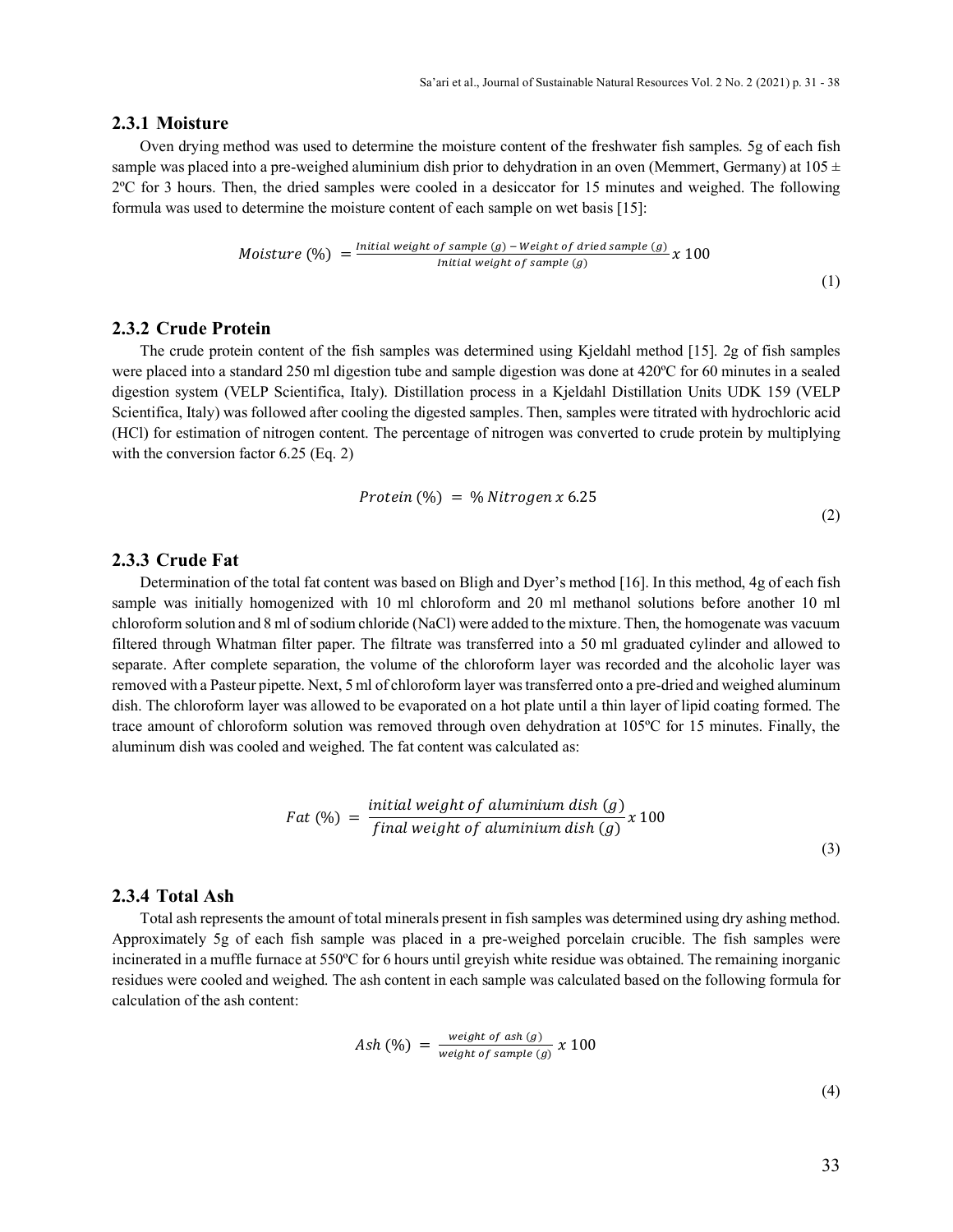#### **2.3.5 Total Carbohydrate**

The total carbohydrate was estimated by difference method as shown in the following equation [15]:

Total carbohydrate (%) = 
$$
100 - (moisture + protein + fat + ash)
$$
 (5)

#### **2.4 Statistical Analysis**

Samples were tested in triplicate and one way ANOVA using SPSS software were performed to statistically analyse the results. All results were expressed as means with the standard deviation.

#### **3. Results and Discussion**

#### **3.1 Physical Characteristics**

Table 4.1 details the scientific, local and common names as well as morphometric data of the collected freshwater fish species from Kg. Peta, Johor. The scientific names for each species reveal that the selected fishes are from the same order, *Cypriniformes* (*Cyprinidae* family). According to FAO (2020), Cyprinid fishes represent the largest orders (29%) of freshwater fish followed by *Siluriformes* (24%) and *Characiformes* (14.5%). In general, the four fishes can be categorized as small fishes in which they weigh less than 400 g and have body length between 16 to 23 cm. This range of length is comparable to the length (17.5 to 20.2 cm) measured for *O. mossambicus* (*Tilapia*) inhabiting the River Indus of Mianwali district [9]. Among the selected freshwater fish in this present study, *Labiobarbus festivus*  (*L. festivus*) or locally known as *Kawan* represent the smallest fish weighing at not more than 100 g and body length of only 16.57 cm. Nonetheless, previous morphometric characterisation of this fish species collected from the Sumatra Utara Province, Indonesia revealed much smaller size. Desrita *et al*., (2021) reported weight ranges from 4-73 gram and standard length between 0.63-1.55 cm [17]. Meanwhile, *Puntoplites bulu* (*P. bulu*) or *Tengalan* is the biggest fish species identified with its weight approximately tripled the signal barb. *Barbonymus gonionotus* (*B. gonionotus*) which has been previously reported to have an average length of 40.5 cm [18] and between 10-12 cm [19] exhibited a body length around 20 cm.

| Scientific name        | Local name      | Common name      | Weight (g)        | Length (cm)      |
|------------------------|-----------------|------------------|-------------------|------------------|
| Osteochilus flavicauda | Rong batu sirip |                  | $200.00 \pm 0.37$ | $16.78 \pm 0.84$ |
| Labiobarbus festivus   | Kawan           | Signal barb      | $87.30 \pm 0.22$  | $16.57 \pm 0.96$ |
| Barbonymus gonionotus  | Lampam Jawa     | Java barb        | $166.67 \pm 0.26$ | $19.77 \pm 0.69$ |
| Puntoplites bulu       | Tengalan        | Crossbanded barb | $333.30 \pm 0.46$ | $23.23 \pm 0.39$ |

**Table 1- Scientific names, common names, length and weight of four freshwater fish species**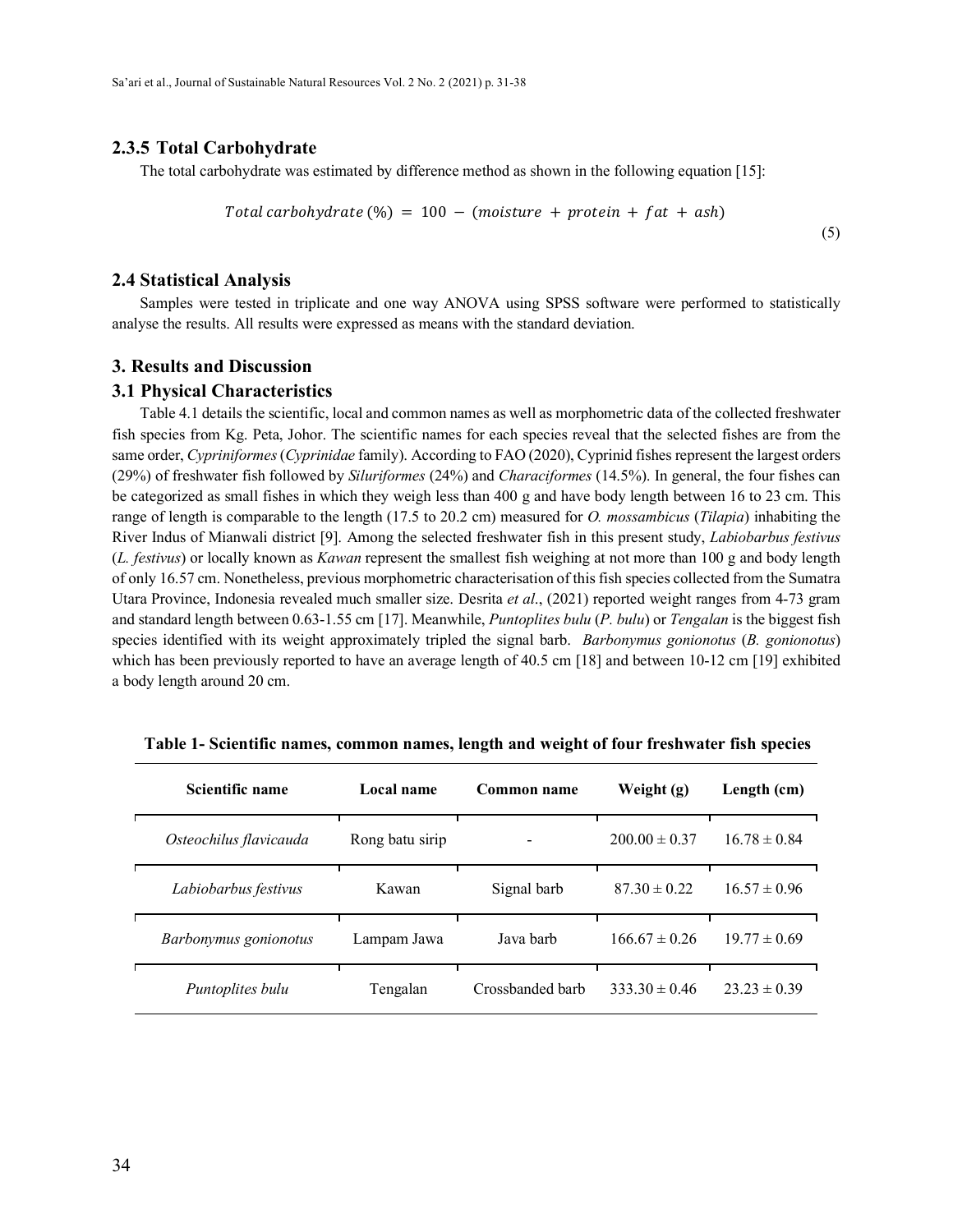#### **3.2 Proximate composition**

Moisture, crude fat, crude protein, total ash and carbohydrate content of the investigated freshwater fish samples are presented in Table 2.

| <b>Species</b>       | <b>Moisture</b><br>content $(\% )$ | Crude protein<br>(%)        | Crude fat $(\% )$          | Total ash $(\%)$        | <b>Total</b><br>carbohydrate<br>(%) |
|----------------------|------------------------------------|-----------------------------|----------------------------|-------------------------|-------------------------------------|
| O. flavicauda        | $77.02 \pm 0.05^{\circ}$           | $13.40 \pm 0.33^{\text{a}}$ | $1.09 \pm 0.23^{\text{a}}$ | $3.23 \pm 0.13^a$       | $5.26 \pm 0.70^{\circ}$             |
| L. festiva           | $79.40 \pm 0.25^{\rm b}$           | $13.57 \pm 0.412^a$         | $1.03 \pm 0.07^{a,b}$      | $3.09 \pm 0.09^a$       | $2.91 \pm 0.46^b$                   |
| <i>B.</i> gonionotus | $82.65 \pm 1.09^{\circ}$           | $13.75 \pm 0.94^{\circ}$    | $0.48 \pm 0.08^b$          | $2.76 \pm 0.13^{\circ}$ | $0.46 \pm 0.06^{\circ}$             |
| P. bulu              | $78.92 \pm 0.17^b$                 | $13.61 \pm 0.33^{\circ}$    | $0.64 \pm 0.25^{a,b}$      | $3.27 \pm 0.45^{\circ}$ | $3.57 \pm 0.05^{\rm b}$             |

**Table 2 - Nutritional composition of the selected freshwater fishes from Kampung Peta, Johor**

#### **3.2.1 Moisture Content**

On average, moisture constituted about four-fifth of the proximate composition of the selected fish species, which varied between 77-82%. This range of moisture content corroborates with the moisture identified in fish species from the Serrasalmidae family and a mackerel-liked fish species collected from the freshwater of the South American region [10, 20]. However, at 82.65 % ± 1.093, *B. gonionotus* exhibited significantly (p < 0.05) higher moisture content than the other species. This value is 6% higher than the amount of moisture analyzed by [21]. Previously, variation of moisture content between fish species was reported to be affected by the osmoregulation process that helps fish to maintain internal balance of salt and water [21]. Besides being essential for survival of fish, the presence of moisture in aquatic animals is also an important indication on the microbial stability, sensorial quality and physical characteristics.

#### **3.2.2Crude Protein**

Unlike moisture content, the freshwater fish species does not show significant differences ( $P > 0.05$ ) for the amount of crude protein. In Table 2, it can be seen that the difference between the highest (13.75  $\pm$  0.935 %) and lowest  $(13.40 \pm 0.327 \%)$  level of protein recorded is only 0.35%. The range of protein content recorded indicates that the investigated fishes belong to the moderately high protein fish species [8, 2]. The recorded crude protein is slightly lower with (approximately 4-7% differences than the protein value reported for the freshwater fish collected from the Indus River [22]. The feeding habits of each fish species could have influenced the protein level observed in the present study. For example, *L. festiva* is known as a detritivores species that primarily feeds on decaying or dead animal and plant origin [23]. In addition, omnivorous fish such as *O. flavicauda, B. gonionotus* and *P. bulu* depend on submerged aquatic plants, algae, insects on the plants, crustaceans and small fishes. Previous studies have also highlighted that variation in morphology and physiology may indirectly influence nutritional composition [11, 24].

#### **3.2.3 Crude Fat**

The percentage of crude fat listed in Table 2 clearly indicates that the collected freshwater fishes are lean fish with fat content less than 2% [25]. *O. flavicauda* and *B. gonionotus* each with the highest (1.09 ± 0.230 %) and lowest amount (0.48 $\pm$  0.080 %) of fat exhibited significant differences (P < 0.05) where the fat in Java or silver barb is half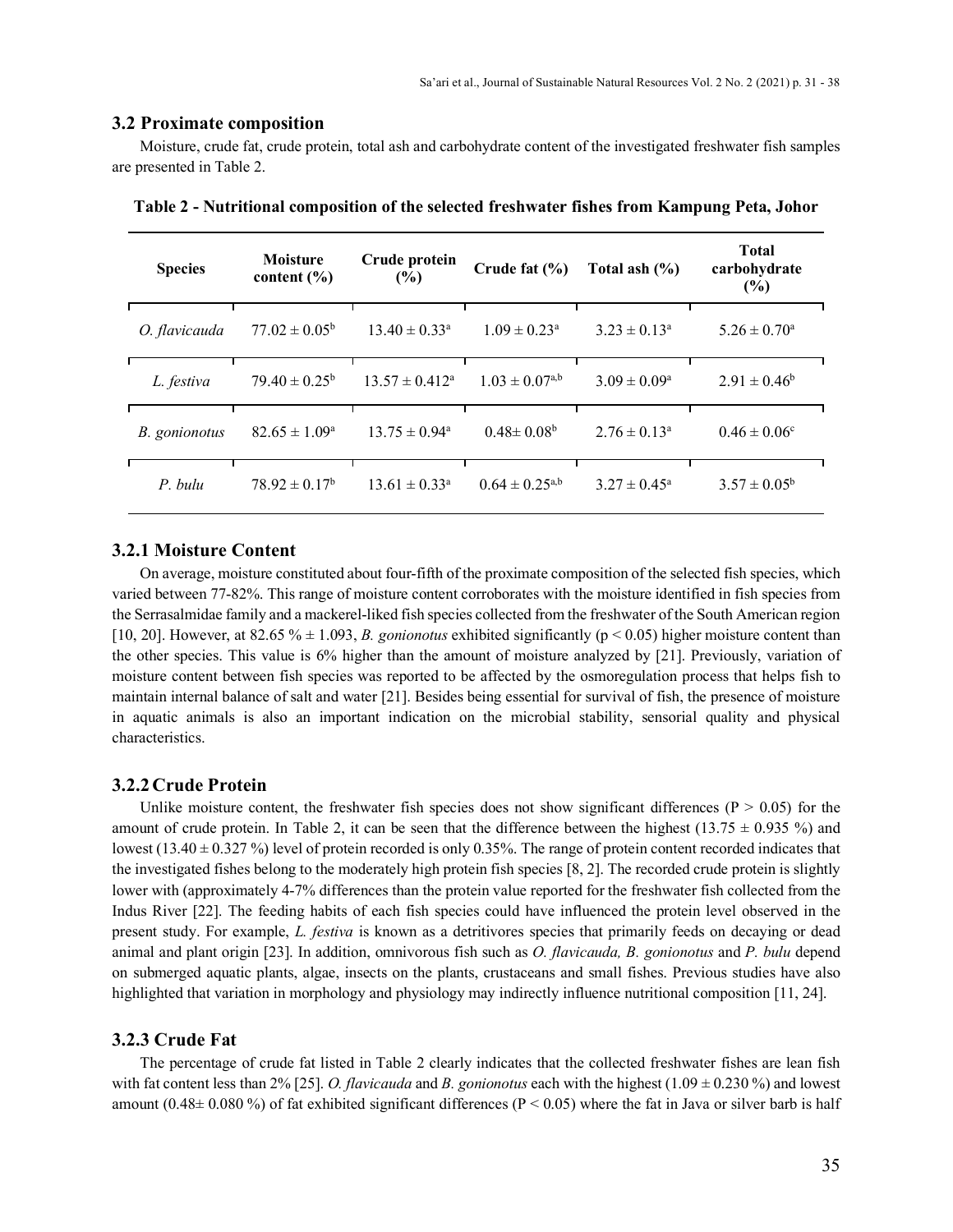of the fat in the common barb. The low-fat concentration recorded corroborates the previous study on comparison of fatty acid composition between several freshwater and marine fishes [12]. It was reported that freshwater fish generally exhibited lower fat content than marine fish due to lack of storage mechanism and fat utilization during spawning [1]. Also, it can be noted that the fish species with the highest level of fat exhibited the lowest protein level showing the inverse correlation between fat and protein content in these freshwater fishes.

# **3.2.4Total Ash**

Total ash which represents the amount of mineral in the freshwater fishes showed insignificant difference between the investigated species. On average, the ash value for all species is around 3% which is higher than the overall fat content (Table 2). *B. gonionotus* recorded the least amount of ash at only 2.76±0.13%. This value is smaller by approximately 24% than the ash value reported for *B. gonionotus* collected from Jatigede reservoir in West Java, Indonesia [21]. Moreover, the total ash identified in this study was much lower by between 40-60% than the ash value reported for Cyprinid fishes of Manipur, India [8]. In the previous study, the high ast content for some Cyprinid fish species has been associated with their bony consistency in the edible parts. The higher ash content in some species might be due to their bony consistency in edible parts [8]. Freshwater fish has been highlighted as one of the dietary sources to meet the mineral requirement of humans especially on potassium, phosphorus and trace mineral iron.

#### **3.2.5Carbohydrate**

The total carbohydrate shown in Table 2 exhibited quite a wide range of value compared to other nutrient composition. Significant differences (P < 0.05) were observed between *O. flavicauda, L. festiva* and *B. gonionotus*  while *L. festiva* and *P. bulu* showed comparable value ( $P > 0.05$ ). It is also noticeable that the trend of carbohydrate value is inversely related to the protein content. In the present study, fish with the highest protein content recorded the lowest carbohydrate and vice versa. This trend could be explained by the eating habits of the fish species. *O. flavicauda*  with the most carbohydrate content  $(5.26 \pm 0.70\%)$  is herbivorous which relies on submerged vegetation to survive [26]. This fish species usually feeds on submerged weeds that are rich in cellulose and fibrous carbohydrates that could have contributed to the high level carbohydrate in this fish. Interestingly, an almost similar level of carbohydrate has been observed in gammarid (5.8±0.9%) and caprellid 5.7±1.2%) of amphipod species [27]. On the other hand, *B. gonionotu* exhibited lower carbohydrate content (by 77%) than the similar fish species found in Jatigede Reservoir, Indonesia [21] which could be due to environmental factors. It is expected for fish to exhibit low carbohydrate content as this macronutrient does not represent a significant nutritional reserve for aquatic animals. Fishes utilize protein and lipids more efficiently than carbohydrates for energy production which leads to low levels of carbohydrate in the fish muscle. This is one of the reasons that lead to the growing demand for fish and fish products especially among society that chose a high protein diet or keto-diet lifestyle.

#### **4. Conclusion**

This study reveals that the collected freshwater fishes from Kampung Peta, Johor are from the Cyprinidae family. The different fish species identified are rather small and exhibited variation in certain proximate composition. Overall, the investigated fish species are considered as lean fishes with low fat content and moderately high protein levels. This finding shows that the freshwater fishes are a good source of essential nutrients for the local population. In addition, these fish species have the potential to be explored as alternatives to marine fishes and mitigating the food security issue in rural areas as well as developing countries. The analyzed proximate composition will be helpful in providing a baseline data on the nutritional quality of freshwater fish from Kampung Peta, Johor.

#### **Acknowledgement**

We also would like to thank everyone who was directly and indirectly involved in this research. Communication of this research is made possible through monetary assistance by Universiti Tun Hussein Onn Malaysia and the Research Grant from MPC Vot No K130.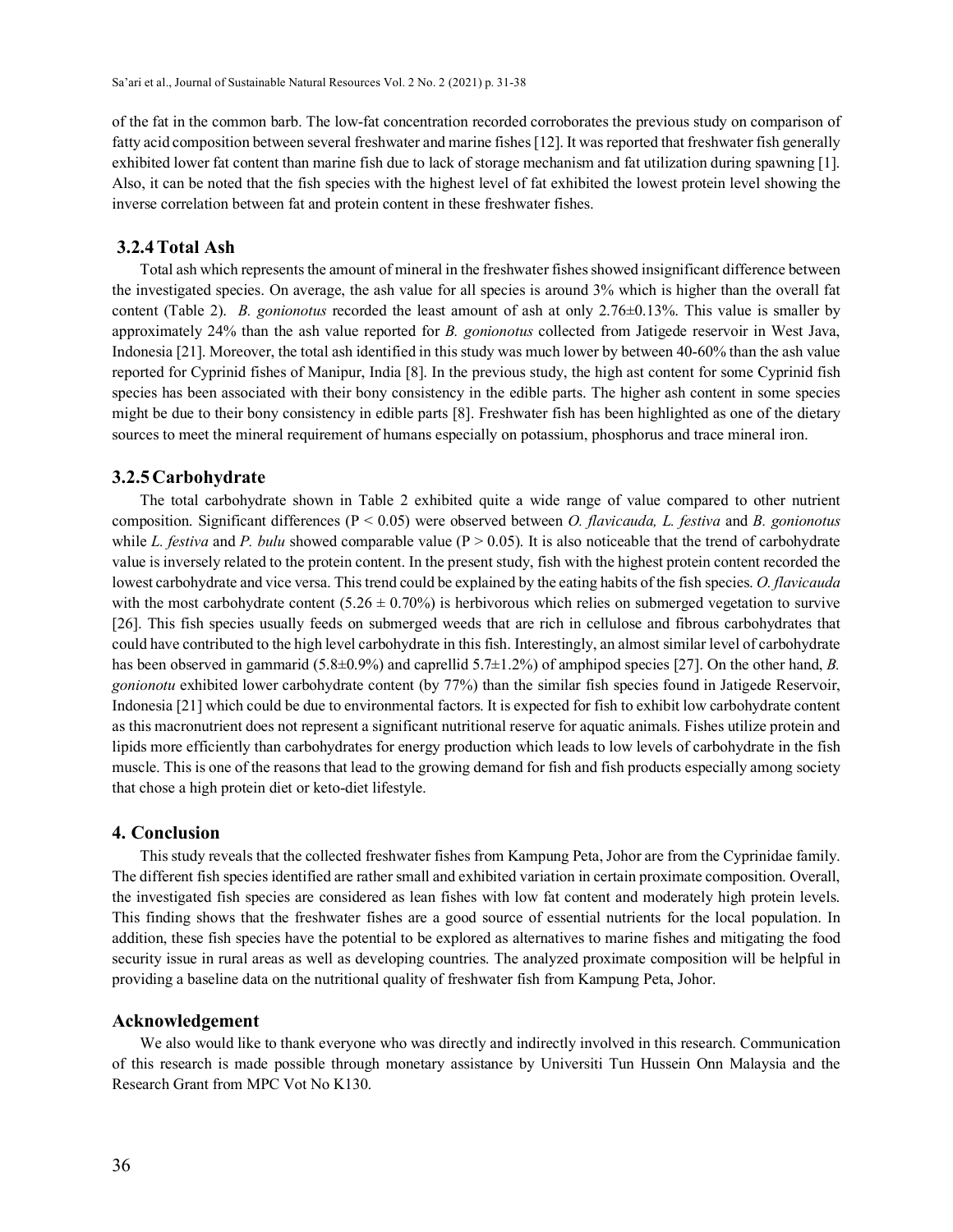## **References**

- [1] Oğuz Taşbozan and Mahmut Ali Gökçe (June 21st 2017). Fatty Acids in Fish, Fatty Acids, Angel Catala, IntechOpen, DOI: 10.5772/68048. Available from[: https://www.intechopen.com/chapters/54572.](https://www.intechopen.com/chapters/54572)
- [2] FAO. 2020. The State of World Fisheries and Aquaculture 2020. Sustainability in action. Rome. [https://doi.org/10.4060/ca9229en.](https://doi.org/10.4060/ca9229en)
- [3] World Wildlife Fund. *World Wildlife Fund: The World's Forgotten Fishes*, 2021, [www.worldwildlife.org.](http://www.worldwildlife.org/)
- [4] Mota, M., Sousa, R., Araujo, J., Braga, C. & Antunes, C. (2014). Ecology and conservation of freshwater fish: Time to act for a more effective management. *Ecology of Freshwater Fish*, 23: 111–113, ISSN: 0906- 6691
- [5] Funge-Smith, S. & Bennet, A. (2019). A fresh look at inland fisheries and their role in food security and livelihoods. *Fish and Fisheries*, 20:1176–1195.
- [6] Fisher, B., Naidoo, R., Guernier, J., Johnson, K., Mullins, D., Robinson, D., and H. Allison, E. (2017). Integrating fisheries and agricultural programs for food security. *Agriculture & Food Security*, 6:1.
- [7] Keat-Chuan, N.C., Aun-Chuan, O. P., Wong W.L. and Khoo G. (2017). An overview of the status, trends and challenges of freshwater fish research and conservation in Malaysia. *Journal of Survey in Fisheries Sciences*, 3(2)7-21.
- [8] Romharsha, H. and Sarojnalini, C. (2018). Proximate composition, total amino acids and essential mineral elements of some Cyprinid fishes of Manipur, India. *Current Research in Nutrition and Food Science*, ISSN: 2347-467X, Vol. 06, No. (1), Pg. 157-164.
- [9] Jabeen, F. and Chaudhry, A.S. (2016). Nutritional composition of seven commercially important freshwater fish species and the use of cluster analysis as a tool for their classification. *The Journal of Animal & Plant Sciences*, 26(1): 282-290, ISSN: 1018-7081.
- [10] Bruna Leal Rodrigues, Maria Lúcia Guerra Monteiro, Anna CarolinaVilhena da Cruz Silva Canto, Marion Peireira da Costa & Carlos Adam Conte-Junior (2020). Proximate composition, fatty acids and nutritional indices of promising freshwater fish species from Serrasalmidae family, CyTA - J*ournal of Food*, 18:1, 591-598.
- [11] Tilami, K., Sampels, S., Zajíc, T., Krejsa, J., Másílko, J. and Mráz, J. (2018). Nutritional value of several commercially important river fish species from the Czech Republic. *PeerJ* 6:e5729.
- [12] Wan Rosli W. I., Rohana, A. J., Gan, S.H., Noor Fadzlina,H., Rosliza, H., Helmy, H. Mohd Nazri, S., Mohd Ismail, I., Shaiful Bahri, I., Wan Mohamad, W.B. and Kamarul Imran, M. (2012). Fat content and EPA and DHA levels of selected marine, freshwater fish and shellfish species from the east coast of Peninsular Malaysia. *International Food Research Journal* 19 (3): 815-821.
- [13] Jabeen, F. and Chaudhry, A.S. (2011). Chemical compositions and fatty acid profiles of three freshwater fish species. *Food Chemistry* 125: 991–996.
- [14] M. Ghassem, T. C. Khoo, H. S. Feni, A. S. Babji. & T. M. Tengku Rozaina. (2009). Proximate composition, fatty acid and amino acid profiles of selected Malaysian freshwater fish. *Malaysian Fisheries Journal*, vol. 8, pp. 7-16.
- [15] AOAC. (2012). Official methods of analysis of AOAC international (19th ed.). Gaithersburg, Md: AOAC International.
- [16] E. G. Bligh & W. J. Dyer. (1959). A rapid method of total lipid extraction and purification," *Canadian Journal of Biochemistry and Physiology*, vol. 37, pp. 911-917.
- [17] Desrita, R., Yanti, R., Rambey, E., Yusni and Hasibuan, J.S. (2020). Morphology and condition factor of signal barb fish (Labiobarbus festivus) at the Tasik River, South Labuhanbatu Regency, Sumatra Utara Province. *IOP Conference. Series: Earth and Environmental Science*, 782 (2021) 042012.
- [18] U.S. Fish and Wildlife Service. 2018. Tawes (*Borbonymus gonionotu*s) ecological risk screening summary. April 2015, revised October 2017, web version 8/29/2018.
- [19] Arfiati, D., Hertika, A.M.S., Lukito, D.A. and Puspitasari, A.W. (2020). Haematology profile in Silver Barb (*Barbonymus Gonionotus*) caught from Jagir River, Surabaya City, East Java, Indonesia. *IOP Conf. Ser.: Earth Environ. Sci*. 416, 012008.
- [20] Tanamati, A., Stevanato, F. B., Visentainer, J. E. L., Matsushita, M., Souza, N. E., & Visentainer, J. V. (2009). Fatty acid composition in wild and cultivated pacu and pintado fish. European Journal of Lipid Science and Technology, 111(2), 183–187.
- [21] T. Herawati, A. Yustiati, A. Nurhayati and R. Mustikawati. (2017). Proximate composition of several fish from Jatigede Reservoir in Sumedang district, West Java. *IOP Conference Series: Earth and Environmental Science*, vol. 137, pp. 1-7.